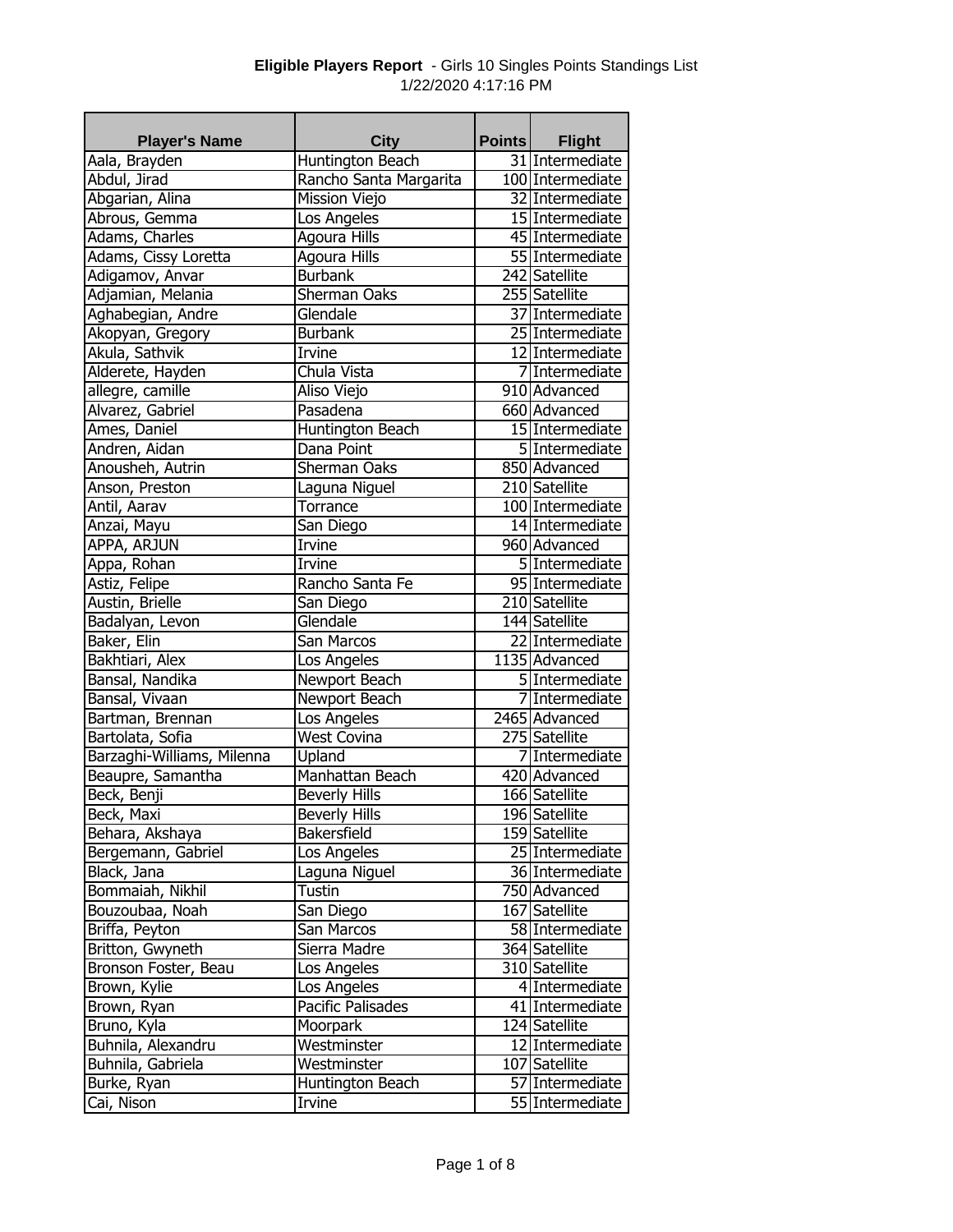| Calvero, Cassidee        | Cerritos                 | 10 Intermediate            |
|--------------------------|--------------------------|----------------------------|
| Canessa, Valentino       | Ventura                  | 895 Advanced               |
| Cao, Donald              | Irvine                   | 144 Satellite              |
| Caoile, Devin            | Carson                   | 90 Intermediate            |
| Cariaga, Koichi          | Monrovia                 | 132 Satellite              |
| Carson, Ethan            | Del Mar                  | 57 Intermediate            |
| Casady, Boone            | Pacific Palisades        | 125 Satellite              |
| Casady, Ford             | <b>Pacific Palisades</b> | 95 Intermediate            |
| Casanova, Gerardo        | San Ysidro               | 14 Intermediate            |
| Chadda, Adi              | Simi Valley              | 655 Advanced               |
| Chakravarthy, Sahana     | Irvine                   | 35 Intermediate            |
| Chakravarthy, Vinay      | Irvine                   | 5 Intermediate             |
| Chan, Alister            | Arcadia                  | 430 Advanced               |
| Chandler, Tyler          | Irvine                   | 130 Satellite              |
| Chang, Ames              | Los Angeles              | 72 Intermediate            |
| Chang, Kira              | Manhattan Beach          | 340 Satellite              |
| Chang, Lani              | Mission Viejo            | 2325 Advanced              |
| Chatokhin, Evan          | Sherman Oaks             | 12 Intermediate            |
| Chaya, Hana              | Corona                   | 16 Intermediate            |
| CHEN, DEVIN              | Arcadia                  | 15 Intermediate            |
| Chen, Jasper             | San Diego                | 40 Intermediate            |
| Chen, Yilin              | San Diego                | 1485 Advanced              |
| Cheng, Theo              | Manhattan Beach          | 1480 Advanced              |
| Chew, Aidan              | Irvine                   | 7 Intermediate             |
| Chhiv, Isaac             | Irvine                   | 351 Satellite              |
| Choi Lee, Sophia         | Corona                   | 1265 Advanced              |
| Chorny, Jacob            | San Diego                | 790 Advanced               |
| Christopher, Gage        | Long Beach               | 55 Intermediate            |
| Chu, Connor              | Manhattan Beach          | 355 Satellite              |
| Chu, Oberon              | Pasadena                 | 142 Satellite              |
| Chun, Calista            | Manhattan Beach          | 267 Satellite              |
| Chung, Aaron             | La Canada Flintridge     | 1175 Advanced              |
| Chung, Kaylie            | <b>STEVENSON RANCH</b>   | 980 Advanced               |
| Clark, Damahria          | Los Angeles              | 80 Intermediate            |
| Clarke, Naomi            | Irvine                   | 14 Intermediate            |
| Cleary, Madeline         | Moorpark                 | 40 Intermediate            |
| Clement, Nayda           | Rancho Cucamonga         | 135 Satellite              |
| Cohen, Grant             | Tarzana                  | 25 Intermediate            |
| Conchuratt, Maximilian   | Pacific Palisades        | 67 Intermediate            |
| Constantin, Andre        | Encino                   | 5 Intermediate             |
| Constantinides, Stefanos | San Diego                | 1755 Advanced              |
| Cossman, Lucas           | Los Angeles              | 12 Intermediate            |
| Cotich, Dylan            | Santa Barbara            | 370 Satellite              |
| Croitoru, Sofia          | Irvine                   | 440 Advanced               |
| Cross, Anais             | Arleta                   | $\overline{217}$ Satellite |
| Cross, Julia             | Newport Beach            | 5 Intermediate             |
| Cruz, Carly              | LA Jolla                 | 120 Satellite              |
| D'Amore, Romi            | LA Quinta                | 1270 Advanced              |
| D'Amore, Romi            | LA Quinta                | 20 Intermediate            |
| Dang, Connor             | Cerritos                 | 2640 Advanced              |
| Dang, Evan               | Corona                   | 214 Satellite              |
| Deng, Andy               | Alhambra                 | $1825$ Advanced            |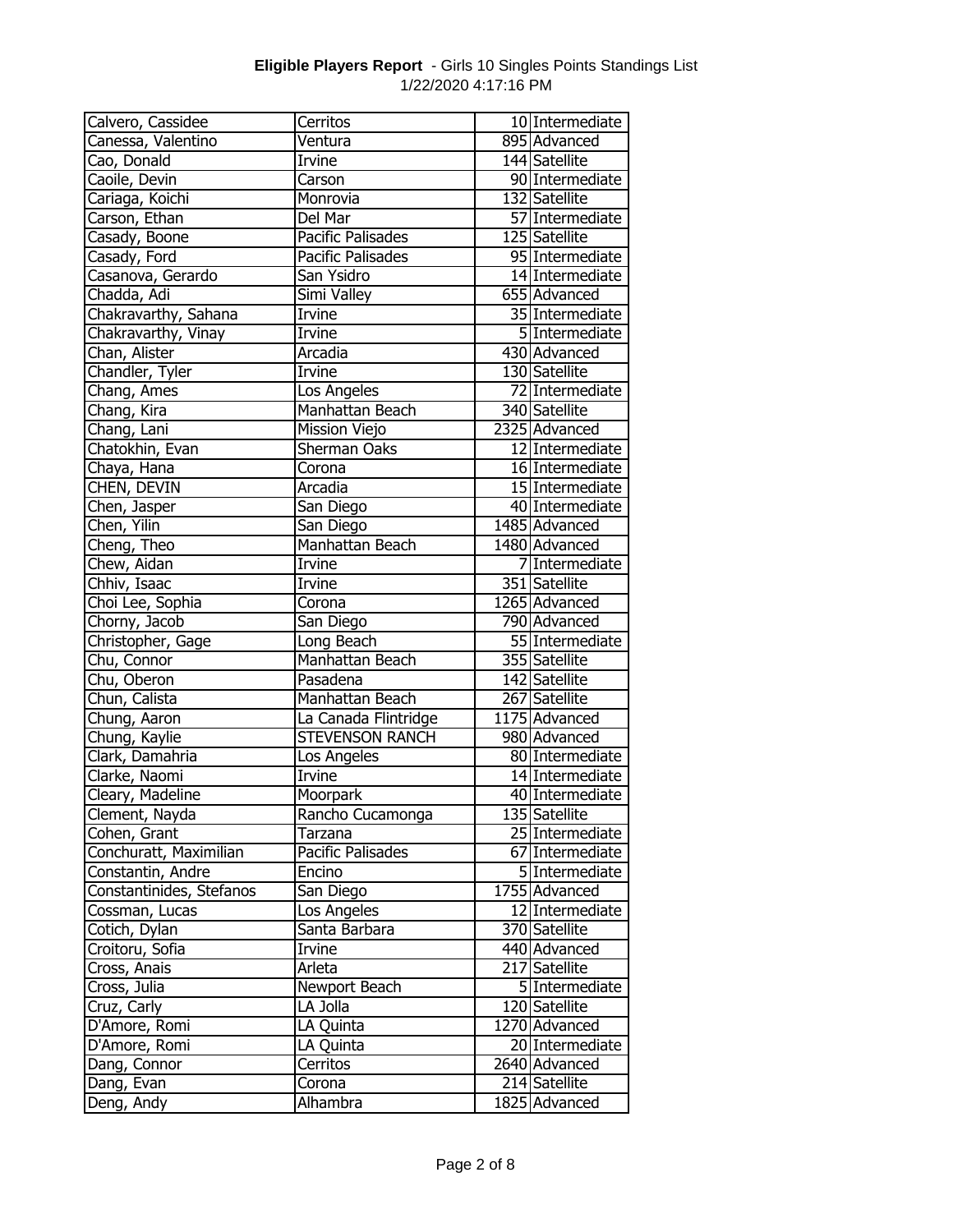| Deng, Chris            | Alhambra               | 80 Intermediate |
|------------------------|------------------------|-----------------|
| Deng, Mingyue          | Irvine                 | 15 Intermediate |
| Deng, Morgan           | Torrance               | 230 Satellite   |
| Dinh, Vivienne         | <b>ROSEMEAD</b>        | 7 Intermediate  |
| Dita, Adelina          | Huntington Beach       | 25 Intermediate |
| Donar, Luke            | San Diego              | 15 Intermediate |
| Dorismond, Noah        | Rancho Palos Verdes    | 112 Satellite   |
| Dumitrascu, Sophia     | Yorba Linda            | 52 Intermediate |
| Duong, Ryan            | Ladera Ranch           | 7 Intermediate  |
| Duron, Ava             | Huntington Beach       | 237 Satellite   |
| Egerer, Chloe          | Moorpark               | 19 Intermediate |
| Ekstrand, Karl         | Santa Monica           | 920 Advanced    |
| Feeny, Gavin           | Laguna Niguel          | 154 Satellite   |
| Ferdinand, Neyah       | Rancho Santa Margarita | 271 Satellite   |
| Fischer, Emma          | Rancho Santa Margarita | 22 Intermediate |
| Flom, Alexander        | <b>West Hills</b>      | 22 Intermediate |
| Florea, Lexie          | Redlands               | 20 Intermediate |
| Ford, Kensho           | <b>Culver City</b>     | 30 Intermediate |
| Fraize, Kylie          | San Juan Capistrano    | 20 Intermediate |
| Fritz, Luke            | Newport Coast          | 7 Intermediate  |
| Galstanyan, Shant      | <b>Burbank</b>         | $1045$ Advanced |
| Gamal, Daniel          | Villa Park             | 3000 Advanced   |
| Ganchev, Boris         | Playa Vista            | 5 Intermediate  |
| Ganta, Pratheek        | San Diego              | 50 Intermediate |
| Garcia, Brookelyn Dawn | Corona                 | 7 Intermediate  |
| Gardality, Daniel      | San Diego              | 130 Satellite   |
| gaxiola artola, alvaro | LA Jolla               | 15 Intermediate |
| Geldwert, Liad         | Claremont              | 192 Satellite   |
| Gelfand, Evelyn        | Santa Monica           | 15 Intermediate |
| Geng, Ethan            | San Diego              | 7 Intermediate  |
| GHAZNAVI, RYAN         | Tarzana                | 15 Intermediate |
| Gildea, Aidan          | Santa Monica           | 12 Intermediate |
| Gillespie, Nicolas     | Santa Monica           | 57 Intermediate |
| Goh, Takuto            | <b>Culver City</b>     | 180 Satellite   |
| Golopapenko, Sasha     | Rancho Santa Fe        | 154 Satellite   |
| Gowda, Advait          | Cypress                | 152 Satellite   |
| Grace, Laurel          | Hermosa Beach          | 39 Intermediate |
| Greenwood, Joi Olivia  | San Diego              | 165 Satellite   |
| Grewal, Sameer         | Irvine                 | 190 Satellite   |
| Guo, Gavin             | Westlake Village       | 19 Intermediate |
| Gupta, Aarav           | <b>NEWPORT BEACH</b>   | 570 Advanced    |
| Guptill, Aislyn        | <b>Bonita</b>          | 7 Intermediate  |
| Haile, Abigail         | Los Angeles            | 550 Advanced    |
| Hanawa, Sosuke         | Rancho Palos Verdes    | 27 Intermediate |
| Hanson, Louie          | Irvine                 | 12 Intermediate |
| Harbaugh, Apollo       | <b>Burbank</b>         | 14 Intermediate |
| Harbaugh, Daphne       | <b>Burbank</b>         | 206 Satellite   |
| Hawkins, Kira          | San Diego              | 125 Satellite   |
| Hereford, Joseph       | Santa Barbara          | 127 Satellite   |
| Hexun, Avery           | Irvine                 | 35 Intermediate |
| Hickman, Karen         | Los Angeles            | 510 Advanced    |
| Hiddleston, Leyton     | Palm Desert            | 350 Satellite   |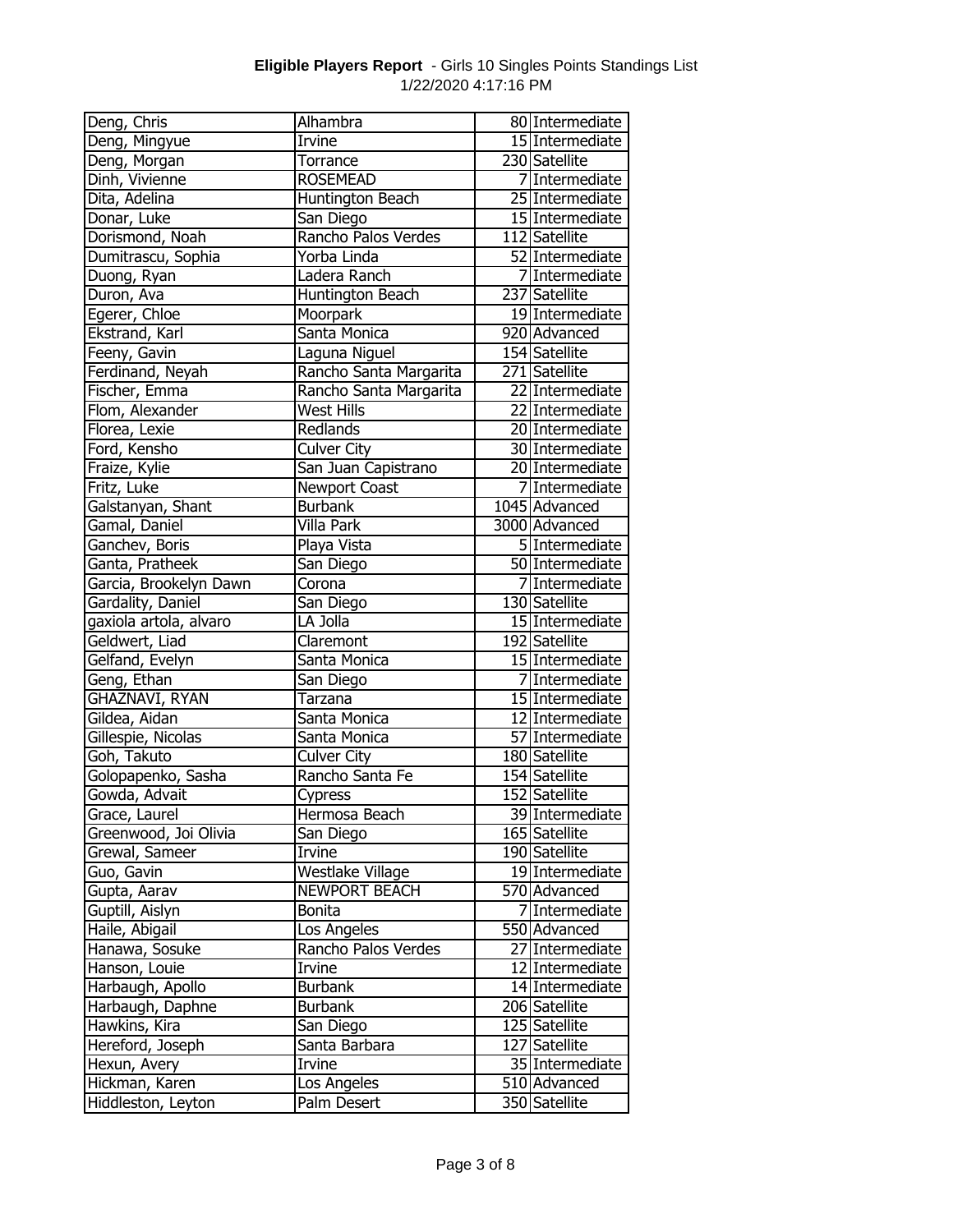| Hosseini, Seyed Artin<br>32 Intermediate<br>Hsieh, Mason<br>San Marino<br>7 Intermediate<br>Huang, Alanis<br>45 Intermediate<br>San Diego<br>Laguna Niguel<br>huang, Skylar<br>197 Satellite<br>295 Satellite<br>San Diego<br>Huh, Juny<br><b>Irvine</b><br>85 Intermediate<br>Hui, Gavin<br>Hurley, Casey<br>55 Intermediate<br>San Diego<br>Inarritu, Regina<br>Chula Vista<br>35 Intermediate<br>Iosifyan, Nicole<br>Van Nuys<br>84 Intermediate<br>Jackson, Madeleine<br>335 Satellite<br>Newport Beach<br>Ladera Ranch<br>Jacquemart, Jonathan<br>110 Satellite<br>Jakovljevic, Andrea<br>LA Jolla<br>640 Advanced<br>15 Intermediate<br>Jalbert, Sylvana<br>Irvine<br>365 Satellite<br>Jauregui, Olivia<br>Indio<br>85 Intermediate<br>Jayich, Andrew<br>Goleta<br>1315 Advanced<br>Westlake Village<br>Jefferson, Levi<br>Jittathai, Arnon<br>662 Advanced<br>San Diego<br>182 Satellite<br>Jivkova, Victoria<br>Calabasas<br>John, Katelyn<br>42 Intermediate<br>Irvine<br>3410 Advanced<br>Johnson, Andrew<br>Rancho Palos Verdes<br>390 Satellite<br>Laguna Beach<br>Johnson, Avery<br>Rancho Palos Verdes<br>560 Advanced<br>Johnson, Jett<br>Jones, Jed<br>Upland<br>645 Advanced<br>Jones, Zion<br>110 Satellite<br>Carson<br>Joshi, Aditya<br><b>Irvine</b><br>120 Satellite<br>Jovanovic, Shaya<br>1880 Advanced<br>Los Angeles<br>KAEWPRASERT, Eason zhen<br>Chino Hills<br>382 Satellite<br>300 Satellite<br>Kahraman, Ella<br>LA Jolla<br>352 Satellite<br>kartawinata, jesslyn<br>Arcadia<br>Kashcheeva, Sonya<br>284 Satellite<br>Ladera Ranch<br>915 Advanced<br>Kasparian, Christopher<br>Agoura Hills<br>Rancho Santa Fe<br>Katz, Chloe<br>47 Intermediate<br>Kaushik, Arjun<br>San Diego<br>7 Intermediate<br>Kelly, William<br>Santa Monica<br>7 Intermediate<br>722 Advanced<br>Kerner, Sofya<br><b>Burbank</b><br>22 Intermediate<br>Kerssen, Moli<br>San Diego<br>180 Satellite<br>Khuloyan, Angelina<br><b>Burbank</b><br>Kim, Charlotte<br>Irvine<br>10 Intermediate<br>Kim, Clara<br>Encino<br>1070 Advanced<br>1145 Advanced<br>Kim, Raina<br>Santa Monica<br>49 Intermediate<br>Kim, Ryan<br>San Marino<br>Kim, Sean<br>San Gabriel<br>705 Advanced<br>Kim, Yuin<br>35 Intermediate<br>San Marino<br>385 Satellite<br>Kinder, Nolan<br>LA Quinta<br>Klein, Ella<br>LA Jolla<br>79 Intermediate<br>890 Advanced<br>Klosson, Kyle<br>Tustin<br>155 Satellite<br>Knoll, Phyllis<br>Pasadena<br>Kockinis, Armira<br>La Habra Heights<br>2010 Advanced<br>Kral, Kayden<br>Laguna Niguel<br>36 Intermediate<br>Kuchiersky, Nicholas<br>Porter Ranch<br>442 Advanced<br>Kuo, Russell<br>2890 Advanced | Hill, Angelina | Bloomington           | 304 Satellite |
|---------------------------------------------------------------------------------------------------------------------------------------------------------------------------------------------------------------------------------------------------------------------------------------------------------------------------------------------------------------------------------------------------------------------------------------------------------------------------------------------------------------------------------------------------------------------------------------------------------------------------------------------------------------------------------------------------------------------------------------------------------------------------------------------------------------------------------------------------------------------------------------------------------------------------------------------------------------------------------------------------------------------------------------------------------------------------------------------------------------------------------------------------------------------------------------------------------------------------------------------------------------------------------------------------------------------------------------------------------------------------------------------------------------------------------------------------------------------------------------------------------------------------------------------------------------------------------------------------------------------------------------------------------------------------------------------------------------------------------------------------------------------------------------------------------------------------------------------------------------------------------------------------------------------------------------------------------------------------------------------------------------------------------------------------------------------------------------------------------------------------------------------------------------------------------------------------------------------------------------------------------------------------------------------------------------------------------------------------------------------------------------------------------------------------------------------------------------------------------------------------------------------------------------------------------------------------------------------------------------------------------|----------------|-----------------------|---------------|
|                                                                                                                                                                                                                                                                                                                                                                                                                                                                                                                                                                                                                                                                                                                                                                                                                                                                                                                                                                                                                                                                                                                                                                                                                                                                                                                                                                                                                                                                                                                                                                                                                                                                                                                                                                                                                                                                                                                                                                                                                                                                                                                                                                                                                                                                                                                                                                                                                                                                                                                                                                                                                                 |                | <b>Woodland Hills</b> |               |
|                                                                                                                                                                                                                                                                                                                                                                                                                                                                                                                                                                                                                                                                                                                                                                                                                                                                                                                                                                                                                                                                                                                                                                                                                                                                                                                                                                                                                                                                                                                                                                                                                                                                                                                                                                                                                                                                                                                                                                                                                                                                                                                                                                                                                                                                                                                                                                                                                                                                                                                                                                                                                                 |                |                       |               |
|                                                                                                                                                                                                                                                                                                                                                                                                                                                                                                                                                                                                                                                                                                                                                                                                                                                                                                                                                                                                                                                                                                                                                                                                                                                                                                                                                                                                                                                                                                                                                                                                                                                                                                                                                                                                                                                                                                                                                                                                                                                                                                                                                                                                                                                                                                                                                                                                                                                                                                                                                                                                                                 |                |                       |               |
|                                                                                                                                                                                                                                                                                                                                                                                                                                                                                                                                                                                                                                                                                                                                                                                                                                                                                                                                                                                                                                                                                                                                                                                                                                                                                                                                                                                                                                                                                                                                                                                                                                                                                                                                                                                                                                                                                                                                                                                                                                                                                                                                                                                                                                                                                                                                                                                                                                                                                                                                                                                                                                 |                |                       |               |
|                                                                                                                                                                                                                                                                                                                                                                                                                                                                                                                                                                                                                                                                                                                                                                                                                                                                                                                                                                                                                                                                                                                                                                                                                                                                                                                                                                                                                                                                                                                                                                                                                                                                                                                                                                                                                                                                                                                                                                                                                                                                                                                                                                                                                                                                                                                                                                                                                                                                                                                                                                                                                                 |                |                       |               |
|                                                                                                                                                                                                                                                                                                                                                                                                                                                                                                                                                                                                                                                                                                                                                                                                                                                                                                                                                                                                                                                                                                                                                                                                                                                                                                                                                                                                                                                                                                                                                                                                                                                                                                                                                                                                                                                                                                                                                                                                                                                                                                                                                                                                                                                                                                                                                                                                                                                                                                                                                                                                                                 |                |                       |               |
|                                                                                                                                                                                                                                                                                                                                                                                                                                                                                                                                                                                                                                                                                                                                                                                                                                                                                                                                                                                                                                                                                                                                                                                                                                                                                                                                                                                                                                                                                                                                                                                                                                                                                                                                                                                                                                                                                                                                                                                                                                                                                                                                                                                                                                                                                                                                                                                                                                                                                                                                                                                                                                 |                |                       |               |
|                                                                                                                                                                                                                                                                                                                                                                                                                                                                                                                                                                                                                                                                                                                                                                                                                                                                                                                                                                                                                                                                                                                                                                                                                                                                                                                                                                                                                                                                                                                                                                                                                                                                                                                                                                                                                                                                                                                                                                                                                                                                                                                                                                                                                                                                                                                                                                                                                                                                                                                                                                                                                                 |                |                       |               |
|                                                                                                                                                                                                                                                                                                                                                                                                                                                                                                                                                                                                                                                                                                                                                                                                                                                                                                                                                                                                                                                                                                                                                                                                                                                                                                                                                                                                                                                                                                                                                                                                                                                                                                                                                                                                                                                                                                                                                                                                                                                                                                                                                                                                                                                                                                                                                                                                                                                                                                                                                                                                                                 |                |                       |               |
|                                                                                                                                                                                                                                                                                                                                                                                                                                                                                                                                                                                                                                                                                                                                                                                                                                                                                                                                                                                                                                                                                                                                                                                                                                                                                                                                                                                                                                                                                                                                                                                                                                                                                                                                                                                                                                                                                                                                                                                                                                                                                                                                                                                                                                                                                                                                                                                                                                                                                                                                                                                                                                 |                |                       |               |
|                                                                                                                                                                                                                                                                                                                                                                                                                                                                                                                                                                                                                                                                                                                                                                                                                                                                                                                                                                                                                                                                                                                                                                                                                                                                                                                                                                                                                                                                                                                                                                                                                                                                                                                                                                                                                                                                                                                                                                                                                                                                                                                                                                                                                                                                                                                                                                                                                                                                                                                                                                                                                                 |                |                       |               |
|                                                                                                                                                                                                                                                                                                                                                                                                                                                                                                                                                                                                                                                                                                                                                                                                                                                                                                                                                                                                                                                                                                                                                                                                                                                                                                                                                                                                                                                                                                                                                                                                                                                                                                                                                                                                                                                                                                                                                                                                                                                                                                                                                                                                                                                                                                                                                                                                                                                                                                                                                                                                                                 |                |                       |               |
|                                                                                                                                                                                                                                                                                                                                                                                                                                                                                                                                                                                                                                                                                                                                                                                                                                                                                                                                                                                                                                                                                                                                                                                                                                                                                                                                                                                                                                                                                                                                                                                                                                                                                                                                                                                                                                                                                                                                                                                                                                                                                                                                                                                                                                                                                                                                                                                                                                                                                                                                                                                                                                 |                |                       |               |
|                                                                                                                                                                                                                                                                                                                                                                                                                                                                                                                                                                                                                                                                                                                                                                                                                                                                                                                                                                                                                                                                                                                                                                                                                                                                                                                                                                                                                                                                                                                                                                                                                                                                                                                                                                                                                                                                                                                                                                                                                                                                                                                                                                                                                                                                                                                                                                                                                                                                                                                                                                                                                                 |                |                       |               |
|                                                                                                                                                                                                                                                                                                                                                                                                                                                                                                                                                                                                                                                                                                                                                                                                                                                                                                                                                                                                                                                                                                                                                                                                                                                                                                                                                                                                                                                                                                                                                                                                                                                                                                                                                                                                                                                                                                                                                                                                                                                                                                                                                                                                                                                                                                                                                                                                                                                                                                                                                                                                                                 |                |                       |               |
|                                                                                                                                                                                                                                                                                                                                                                                                                                                                                                                                                                                                                                                                                                                                                                                                                                                                                                                                                                                                                                                                                                                                                                                                                                                                                                                                                                                                                                                                                                                                                                                                                                                                                                                                                                                                                                                                                                                                                                                                                                                                                                                                                                                                                                                                                                                                                                                                                                                                                                                                                                                                                                 |                |                       |               |
|                                                                                                                                                                                                                                                                                                                                                                                                                                                                                                                                                                                                                                                                                                                                                                                                                                                                                                                                                                                                                                                                                                                                                                                                                                                                                                                                                                                                                                                                                                                                                                                                                                                                                                                                                                                                                                                                                                                                                                                                                                                                                                                                                                                                                                                                                                                                                                                                                                                                                                                                                                                                                                 |                |                       |               |
|                                                                                                                                                                                                                                                                                                                                                                                                                                                                                                                                                                                                                                                                                                                                                                                                                                                                                                                                                                                                                                                                                                                                                                                                                                                                                                                                                                                                                                                                                                                                                                                                                                                                                                                                                                                                                                                                                                                                                                                                                                                                                                                                                                                                                                                                                                                                                                                                                                                                                                                                                                                                                                 |                |                       |               |
|                                                                                                                                                                                                                                                                                                                                                                                                                                                                                                                                                                                                                                                                                                                                                                                                                                                                                                                                                                                                                                                                                                                                                                                                                                                                                                                                                                                                                                                                                                                                                                                                                                                                                                                                                                                                                                                                                                                                                                                                                                                                                                                                                                                                                                                                                                                                                                                                                                                                                                                                                                                                                                 |                |                       |               |
|                                                                                                                                                                                                                                                                                                                                                                                                                                                                                                                                                                                                                                                                                                                                                                                                                                                                                                                                                                                                                                                                                                                                                                                                                                                                                                                                                                                                                                                                                                                                                                                                                                                                                                                                                                                                                                                                                                                                                                                                                                                                                                                                                                                                                                                                                                                                                                                                                                                                                                                                                                                                                                 |                |                       |               |
|                                                                                                                                                                                                                                                                                                                                                                                                                                                                                                                                                                                                                                                                                                                                                                                                                                                                                                                                                                                                                                                                                                                                                                                                                                                                                                                                                                                                                                                                                                                                                                                                                                                                                                                                                                                                                                                                                                                                                                                                                                                                                                                                                                                                                                                                                                                                                                                                                                                                                                                                                                                                                                 |                |                       |               |
|                                                                                                                                                                                                                                                                                                                                                                                                                                                                                                                                                                                                                                                                                                                                                                                                                                                                                                                                                                                                                                                                                                                                                                                                                                                                                                                                                                                                                                                                                                                                                                                                                                                                                                                                                                                                                                                                                                                                                                                                                                                                                                                                                                                                                                                                                                                                                                                                                                                                                                                                                                                                                                 |                |                       |               |
|                                                                                                                                                                                                                                                                                                                                                                                                                                                                                                                                                                                                                                                                                                                                                                                                                                                                                                                                                                                                                                                                                                                                                                                                                                                                                                                                                                                                                                                                                                                                                                                                                                                                                                                                                                                                                                                                                                                                                                                                                                                                                                                                                                                                                                                                                                                                                                                                                                                                                                                                                                                                                                 |                |                       |               |
|                                                                                                                                                                                                                                                                                                                                                                                                                                                                                                                                                                                                                                                                                                                                                                                                                                                                                                                                                                                                                                                                                                                                                                                                                                                                                                                                                                                                                                                                                                                                                                                                                                                                                                                                                                                                                                                                                                                                                                                                                                                                                                                                                                                                                                                                                                                                                                                                                                                                                                                                                                                                                                 |                |                       |               |
|                                                                                                                                                                                                                                                                                                                                                                                                                                                                                                                                                                                                                                                                                                                                                                                                                                                                                                                                                                                                                                                                                                                                                                                                                                                                                                                                                                                                                                                                                                                                                                                                                                                                                                                                                                                                                                                                                                                                                                                                                                                                                                                                                                                                                                                                                                                                                                                                                                                                                                                                                                                                                                 |                |                       |               |
|                                                                                                                                                                                                                                                                                                                                                                                                                                                                                                                                                                                                                                                                                                                                                                                                                                                                                                                                                                                                                                                                                                                                                                                                                                                                                                                                                                                                                                                                                                                                                                                                                                                                                                                                                                                                                                                                                                                                                                                                                                                                                                                                                                                                                                                                                                                                                                                                                                                                                                                                                                                                                                 |                |                       |               |
|                                                                                                                                                                                                                                                                                                                                                                                                                                                                                                                                                                                                                                                                                                                                                                                                                                                                                                                                                                                                                                                                                                                                                                                                                                                                                                                                                                                                                                                                                                                                                                                                                                                                                                                                                                                                                                                                                                                                                                                                                                                                                                                                                                                                                                                                                                                                                                                                                                                                                                                                                                                                                                 |                |                       |               |
|                                                                                                                                                                                                                                                                                                                                                                                                                                                                                                                                                                                                                                                                                                                                                                                                                                                                                                                                                                                                                                                                                                                                                                                                                                                                                                                                                                                                                                                                                                                                                                                                                                                                                                                                                                                                                                                                                                                                                                                                                                                                                                                                                                                                                                                                                                                                                                                                                                                                                                                                                                                                                                 |                |                       |               |
|                                                                                                                                                                                                                                                                                                                                                                                                                                                                                                                                                                                                                                                                                                                                                                                                                                                                                                                                                                                                                                                                                                                                                                                                                                                                                                                                                                                                                                                                                                                                                                                                                                                                                                                                                                                                                                                                                                                                                                                                                                                                                                                                                                                                                                                                                                                                                                                                                                                                                                                                                                                                                                 |                |                       |               |
|                                                                                                                                                                                                                                                                                                                                                                                                                                                                                                                                                                                                                                                                                                                                                                                                                                                                                                                                                                                                                                                                                                                                                                                                                                                                                                                                                                                                                                                                                                                                                                                                                                                                                                                                                                                                                                                                                                                                                                                                                                                                                                                                                                                                                                                                                                                                                                                                                                                                                                                                                                                                                                 |                |                       |               |
|                                                                                                                                                                                                                                                                                                                                                                                                                                                                                                                                                                                                                                                                                                                                                                                                                                                                                                                                                                                                                                                                                                                                                                                                                                                                                                                                                                                                                                                                                                                                                                                                                                                                                                                                                                                                                                                                                                                                                                                                                                                                                                                                                                                                                                                                                                                                                                                                                                                                                                                                                                                                                                 |                |                       |               |
|                                                                                                                                                                                                                                                                                                                                                                                                                                                                                                                                                                                                                                                                                                                                                                                                                                                                                                                                                                                                                                                                                                                                                                                                                                                                                                                                                                                                                                                                                                                                                                                                                                                                                                                                                                                                                                                                                                                                                                                                                                                                                                                                                                                                                                                                                                                                                                                                                                                                                                                                                                                                                                 |                |                       |               |
|                                                                                                                                                                                                                                                                                                                                                                                                                                                                                                                                                                                                                                                                                                                                                                                                                                                                                                                                                                                                                                                                                                                                                                                                                                                                                                                                                                                                                                                                                                                                                                                                                                                                                                                                                                                                                                                                                                                                                                                                                                                                                                                                                                                                                                                                                                                                                                                                                                                                                                                                                                                                                                 |                |                       |               |
|                                                                                                                                                                                                                                                                                                                                                                                                                                                                                                                                                                                                                                                                                                                                                                                                                                                                                                                                                                                                                                                                                                                                                                                                                                                                                                                                                                                                                                                                                                                                                                                                                                                                                                                                                                                                                                                                                                                                                                                                                                                                                                                                                                                                                                                                                                                                                                                                                                                                                                                                                                                                                                 |                |                       |               |
|                                                                                                                                                                                                                                                                                                                                                                                                                                                                                                                                                                                                                                                                                                                                                                                                                                                                                                                                                                                                                                                                                                                                                                                                                                                                                                                                                                                                                                                                                                                                                                                                                                                                                                                                                                                                                                                                                                                                                                                                                                                                                                                                                                                                                                                                                                                                                                                                                                                                                                                                                                                                                                 |                |                       |               |
|                                                                                                                                                                                                                                                                                                                                                                                                                                                                                                                                                                                                                                                                                                                                                                                                                                                                                                                                                                                                                                                                                                                                                                                                                                                                                                                                                                                                                                                                                                                                                                                                                                                                                                                                                                                                                                                                                                                                                                                                                                                                                                                                                                                                                                                                                                                                                                                                                                                                                                                                                                                                                                 |                |                       |               |
|                                                                                                                                                                                                                                                                                                                                                                                                                                                                                                                                                                                                                                                                                                                                                                                                                                                                                                                                                                                                                                                                                                                                                                                                                                                                                                                                                                                                                                                                                                                                                                                                                                                                                                                                                                                                                                                                                                                                                                                                                                                                                                                                                                                                                                                                                                                                                                                                                                                                                                                                                                                                                                 |                |                       |               |
|                                                                                                                                                                                                                                                                                                                                                                                                                                                                                                                                                                                                                                                                                                                                                                                                                                                                                                                                                                                                                                                                                                                                                                                                                                                                                                                                                                                                                                                                                                                                                                                                                                                                                                                                                                                                                                                                                                                                                                                                                                                                                                                                                                                                                                                                                                                                                                                                                                                                                                                                                                                                                                 |                |                       |               |
|                                                                                                                                                                                                                                                                                                                                                                                                                                                                                                                                                                                                                                                                                                                                                                                                                                                                                                                                                                                                                                                                                                                                                                                                                                                                                                                                                                                                                                                                                                                                                                                                                                                                                                                                                                                                                                                                                                                                                                                                                                                                                                                                                                                                                                                                                                                                                                                                                                                                                                                                                                                                                                 |                |                       |               |
|                                                                                                                                                                                                                                                                                                                                                                                                                                                                                                                                                                                                                                                                                                                                                                                                                                                                                                                                                                                                                                                                                                                                                                                                                                                                                                                                                                                                                                                                                                                                                                                                                                                                                                                                                                                                                                                                                                                                                                                                                                                                                                                                                                                                                                                                                                                                                                                                                                                                                                                                                                                                                                 |                |                       |               |
|                                                                                                                                                                                                                                                                                                                                                                                                                                                                                                                                                                                                                                                                                                                                                                                                                                                                                                                                                                                                                                                                                                                                                                                                                                                                                                                                                                                                                                                                                                                                                                                                                                                                                                                                                                                                                                                                                                                                                                                                                                                                                                                                                                                                                                                                                                                                                                                                                                                                                                                                                                                                                                 |                |                       |               |
|                                                                                                                                                                                                                                                                                                                                                                                                                                                                                                                                                                                                                                                                                                                                                                                                                                                                                                                                                                                                                                                                                                                                                                                                                                                                                                                                                                                                                                                                                                                                                                                                                                                                                                                                                                                                                                                                                                                                                                                                                                                                                                                                                                                                                                                                                                                                                                                                                                                                                                                                                                                                                                 |                |                       |               |
|                                                                                                                                                                                                                                                                                                                                                                                                                                                                                                                                                                                                                                                                                                                                                                                                                                                                                                                                                                                                                                                                                                                                                                                                                                                                                                                                                                                                                                                                                                                                                                                                                                                                                                                                                                                                                                                                                                                                                                                                                                                                                                                                                                                                                                                                                                                                                                                                                                                                                                                                                                                                                                 |                |                       |               |
|                                                                                                                                                                                                                                                                                                                                                                                                                                                                                                                                                                                                                                                                                                                                                                                                                                                                                                                                                                                                                                                                                                                                                                                                                                                                                                                                                                                                                                                                                                                                                                                                                                                                                                                                                                                                                                                                                                                                                                                                                                                                                                                                                                                                                                                                                                                                                                                                                                                                                                                                                                                                                                 |                |                       |               |
|                                                                                                                                                                                                                                                                                                                                                                                                                                                                                                                                                                                                                                                                                                                                                                                                                                                                                                                                                                                                                                                                                                                                                                                                                                                                                                                                                                                                                                                                                                                                                                                                                                                                                                                                                                                                                                                                                                                                                                                                                                                                                                                                                                                                                                                                                                                                                                                                                                                                                                                                                                                                                                 |                |                       |               |
|                                                                                                                                                                                                                                                                                                                                                                                                                                                                                                                                                                                                                                                                                                                                                                                                                                                                                                                                                                                                                                                                                                                                                                                                                                                                                                                                                                                                                                                                                                                                                                                                                                                                                                                                                                                                                                                                                                                                                                                                                                                                                                                                                                                                                                                                                                                                                                                                                                                                                                                                                                                                                                 |                |                       |               |
|                                                                                                                                                                                                                                                                                                                                                                                                                                                                                                                                                                                                                                                                                                                                                                                                                                                                                                                                                                                                                                                                                                                                                                                                                                                                                                                                                                                                                                                                                                                                                                                                                                                                                                                                                                                                                                                                                                                                                                                                                                                                                                                                                                                                                                                                                                                                                                                                                                                                                                                                                                                                                                 |                |                       |               |
|                                                                                                                                                                                                                                                                                                                                                                                                                                                                                                                                                                                                                                                                                                                                                                                                                                                                                                                                                                                                                                                                                                                                                                                                                                                                                                                                                                                                                                                                                                                                                                                                                                                                                                                                                                                                                                                                                                                                                                                                                                                                                                                                                                                                                                                                                                                                                                                                                                                                                                                                                                                                                                 |                |                       |               |
|                                                                                                                                                                                                                                                                                                                                                                                                                                                                                                                                                                                                                                                                                                                                                                                                                                                                                                                                                                                                                                                                                                                                                                                                                                                                                                                                                                                                                                                                                                                                                                                                                                                                                                                                                                                                                                                                                                                                                                                                                                                                                                                                                                                                                                                                                                                                                                                                                                                                                                                                                                                                                                 |                |                       |               |
|                                                                                                                                                                                                                                                                                                                                                                                                                                                                                                                                                                                                                                                                                                                                                                                                                                                                                                                                                                                                                                                                                                                                                                                                                                                                                                                                                                                                                                                                                                                                                                                                                                                                                                                                                                                                                                                                                                                                                                                                                                                                                                                                                                                                                                                                                                                                                                                                                                                                                                                                                                                                                                 |                |                       |               |
|                                                                                                                                                                                                                                                                                                                                                                                                                                                                                                                                                                                                                                                                                                                                                                                                                                                                                                                                                                                                                                                                                                                                                                                                                                                                                                                                                                                                                                                                                                                                                                                                                                                                                                                                                                                                                                                                                                                                                                                                                                                                                                                                                                                                                                                                                                                                                                                                                                                                                                                                                                                                                                 |                | Walnut                |               |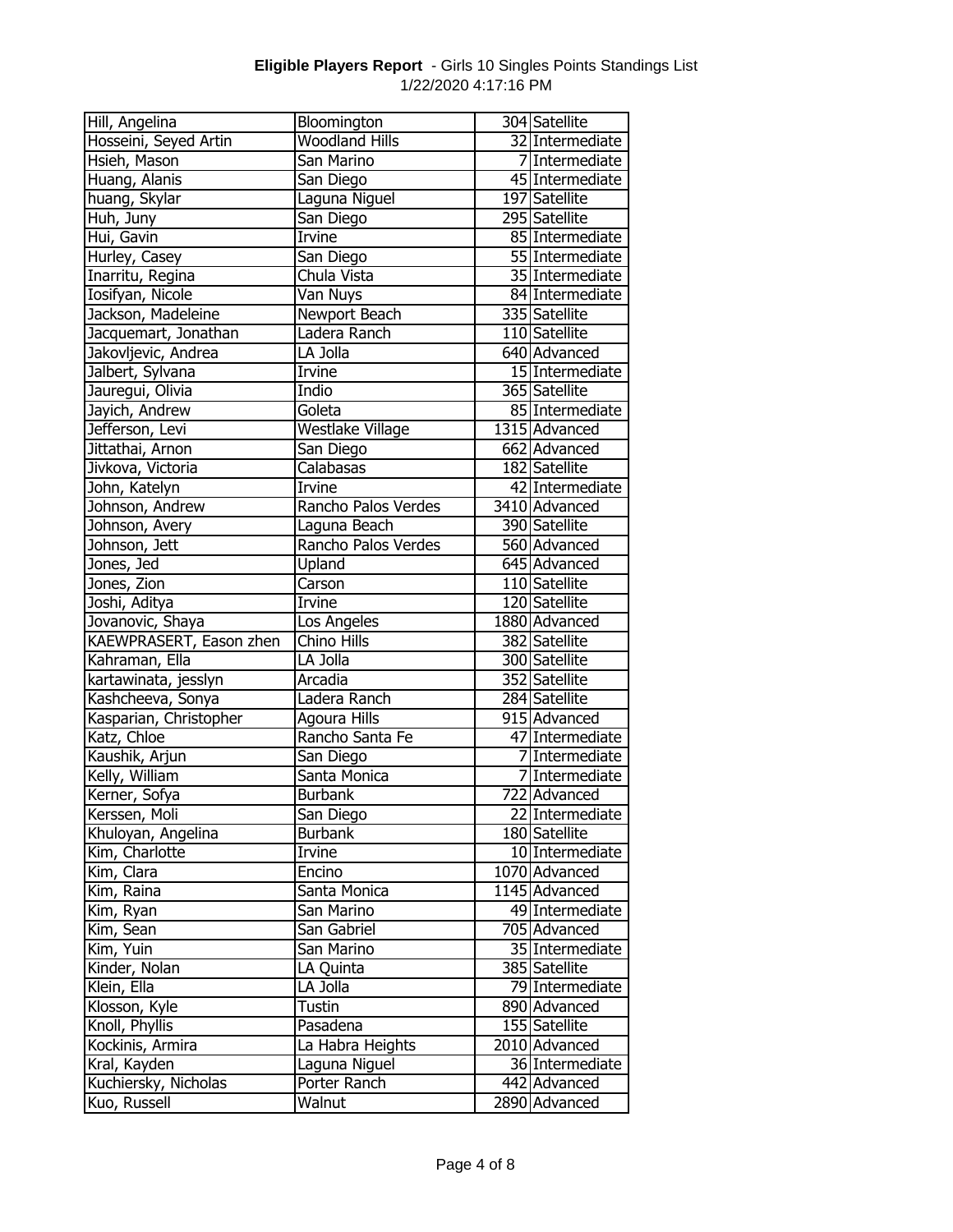| Kwon, Brooke            | Diamond Bar              | 830 Advanced    |
|-------------------------|--------------------------|-----------------|
| Langen, Levi            | Santa Monica             | 94 Intermediate |
| Lansky, Eva             | Manhattan Beach          | 167 Satellite   |
| Lao, Logan              | Upland                   | 135 Satellite   |
| Lazaryev, Emil          | <b>Burbank</b>           | 535 Advanced    |
| Lee, Karolina           | Carlsbad                 | 302 Satellite   |
| Lee, Kyle               | LA Crescenta             | 229 Satellite   |
| Lee, Mina               | <b>Irvine</b>            | 139 Satellite   |
| Levin, Miller           | <b>Pacific Palisades</b> | 286 Satellite   |
| Levine, Reagan          | Laguna Beach             | 2320 Advanced   |
| Levine, Ryan            | Laguna Beach             | 820 Advanced    |
| Li, Nathan              | Arcadia                  | 10 Intermediate |
| Li, Ziqi                | Chino                    | 250 Satellite   |
| Liao, Arianna           | San Gabriel              | 300 Satellite   |
| Liebesman, Jude         | Los Angeles              | 179 Satellite   |
| Lin, Ivan               | Irvine                   | 205 Satellite   |
| Lin-Tsai III, Peter     | Irvine                   | 25 Intermediate |
| Loizu, Sophia           | <b>Woodland Hills</b>    | 475 Advanced    |
| Luo, Anya               | Oak Park                 | 7 Intermediate  |
| MacAllister, Vincent    | Palos Verdes Estates     | 165 Satellite   |
| MacCallum, Jacob        | Laguna Beach             | 10 Intermediate |
| Machikawa, Valerie      | Cerritos                 | 255 Satellite   |
| Madapati, Kanishk       | Chino Hills              | 29 Intermediate |
| Magers, Parker          | Newport Beach            | 5 Intermediate  |
| Maramba, Vaughn         | LA Palma                 | 266 Satellite   |
| Maresca, Emily          | San Gabriel              | 20 Intermediate |
| Martin, Emery June      | Los Angeles              | 220 Satellite   |
| Maslach, Dorian         | Canyon Lake              | 20 Intermediate |
| Mateljan, Emilija       | Oceanside                | 90 Intermediate |
| Mathews, Grae           | <b>West Hills</b>        | 375 Satellite   |
| McManus, Ryan           | Encinitas                | 309 Satellite   |
| Mehringer, Alex         | Santa Monica             | 5 Intermediate  |
| Meis, Ryan              | Ladera Ranch             | 1195 Advanced   |
| Michel, Presley         | Porter Ranch             | 20 Intermediate |
| Mitrovic, Ana Maria     | Malibu                   | 25 Intermediate |
| Mogilny, Maria          | Malibu                   | 745 Advanced    |
| Montiel, Zane           | Los Angeles              | 19 Intermediate |
| Morris, Ariana          | Los Angeles              | 1410 Advanced   |
| Mosseri, Soli           | Fullerton                | 690 Advanced    |
| Murthy, Yohaan          | Irvine                   | 5 Intermediate  |
| NASIR, TAHA             | Irvine                   | 25 Intermediate |
| Navarro, Daniela        | Carlsbad                 | 2610 Advanced   |
| Neff, Lyon              | Agoura Hills             | 45 Intermediate |
| NEHME, MAYA             | Riverside                | 497 Advanced    |
| Nemirovskaya, Alexandra | Glendale                 | 35 Intermediate |
| Nguyen, Justin          | Garden Grove             | 123 Satellite   |
| Nguyen, Seth            | Camarillo                | 730 Advanced    |
| Odmann, Elias           | La Jolla                 | 17 Intermediate |
| Oganisian, Elizabeth    | Van Nuys                 | 17 Intermediate |
| Ortiz, William          | Pasadena                 | 1750 Advanced   |
| Ourfalian, Dimitri      | Los Angeles              | 5 Intermediate  |
| Pak, Noah               | Stevenson Ranch          | 7 Intermediate  |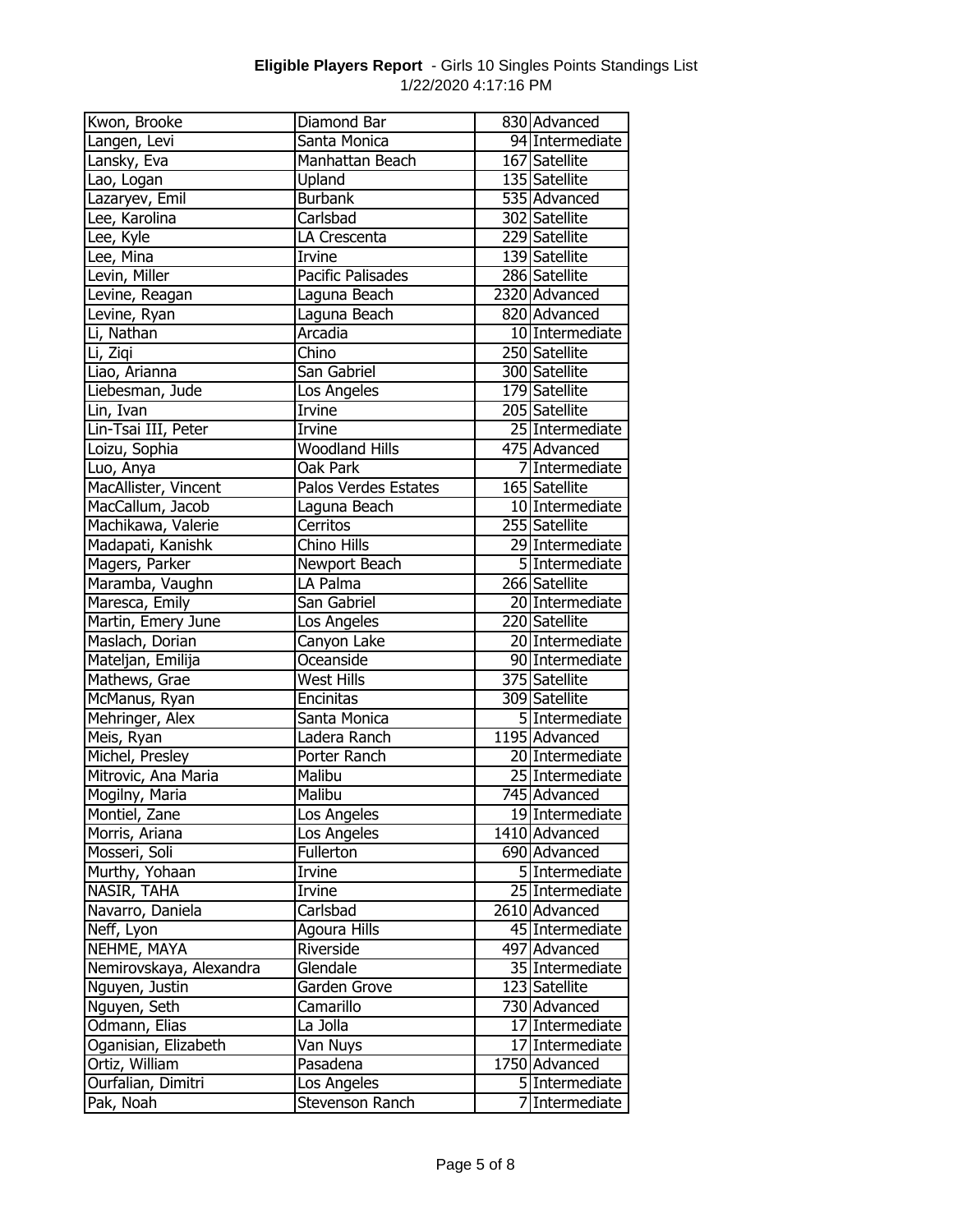| Palle, Dhruv         | San Diego             | 14 Intermediate  |
|----------------------|-----------------------|------------------|
| Pan, Aaron           | LA Canada Flintridge  | 5 Intermediate   |
| Pant, Reyansh        | Irvine                | 135 Satellite    |
| PARIKH, SATVIK       | Rancho Cucamonga      | 610 Advanced     |
| Park, Jayden         | Fullerton             | 27 Intermediate  |
| Park, Kevin Joonwoo  | San Diego             | 12 Intermediate  |
| Park, Riley          | <b>Porter Ranch</b>   | 70 Intermediate  |
| Parra, Isaiah        | <b>Culver City</b>    | 15 Intermediate  |
| Parseghian, Kona     | LA Jolla              | 327 Satellite    |
| Patel, Aashi         | Cerritos              | 690 Advanced     |
| Patel, Suhaan        | <b>Culver City</b>    | 32 Intermediate  |
| Patil, Beyla         | Encino                | 7 Intermediate   |
| Peiris, Dinara       | Paramount             | 445 Advanced     |
| Pellettieri, Owen    | Los Angeles           | 44 Intermediate  |
| Penn, Ava            | Santa Monica          | 1010 Advanced    |
| Penn, Olivia         | Santa Monica          | 380 Satellite    |
| Pepe, Enrico         | Laguna Hills          | 257 Satellite    |
| Peralta, Kamila      | Bellflower            | 40 Intermediate  |
| Perkins, Mac         | Irvine                | 382 Satellite    |
| Perry, Bailey        | <b>Woodland Hills</b> | 197 Satellite    |
| Pierce, Alexander    | Rancho Santa Fe       | 1180 Advanced    |
| Pietakova, Klara     | Irvine                | 7 Intermediate   |
| Plotkowski, Jack     | Los Angeles           | 4 Intermediate   |
| Pohoski, Christian   | Camarillo             | 5 Intermediate   |
| Pohoski, Clayton     | Camarillo             | 390 Satellite    |
| POPESCU, BRIANNA     | Ventura               | 1410 Advanced    |
| Posner, Caleb        | Santa Ana             | 1730 Advanced    |
| Potter, Nikolai      | West Hollywood        | 140 Satellite    |
| Pumerantz, Zoe       | Irvine                | 1920 Advanced    |
| Raghavendra, Surabhi | San Diego             | 217 Satellite    |
| Raman, Ayush         | Redondo Beach         | 230 Satellite    |
| Rand, Keira          | Valencia              | 1085 Advanced    |
| Rannala, Tucker      | Newport Beach         | 385 Satellite    |
| Raymundo, Xavier Leo | Los Angeles           | 7 Intermediate   |
| Reich, Ayers         | San Diego             | 45 Intermediate  |
| Reppe, Nicholas      | Glendale              | 140 Satellite    |
| Resendez, Santiago   | Chula Vista           | 100 Intermediate |
| Rich, Jacob          | San Diego             | 114 Satellite    |
| Roca, Maximiliano    | Manhattan Beach       | 1100 Advanced    |
| Rozpedski, Chance    | Bermuda Dunes         | 640 Advanced     |
| Sadighi, Arya        | Tustin                | 5 Intermediate   |
| Sakonju, Ashley      | Pasadena              | 325 Satellite    |
| Sakonju, Christopher | Pasadena              | 97 Intermediate  |
| Salami, Arya         | LA Jolla              | 22 Intermediate  |
| Samuel, Benjamin     | <b>Beverly Hills</b>  | 5 Intermediate   |
| Sanders, Xavier      | Bakersfield           | 210 Satellite    |
| Sandu, Anna          | Riverside             | 350 Satellite    |
| Saulter, Ta'leighah  | <b>Woodland Hills</b> | 650 Advanced     |
| Savkin, Andrey       | Carlsbad              | 305 Satellite    |
| Schmitz, Savannah    | LA Jolla              | 185 Satellite    |
| Seeliger, Jaiden     | Rancho Santa Fe       | 201 Satellite    |
| Seeliger, Keanu      | Rancho Santa Fe       | 472 Advanced     |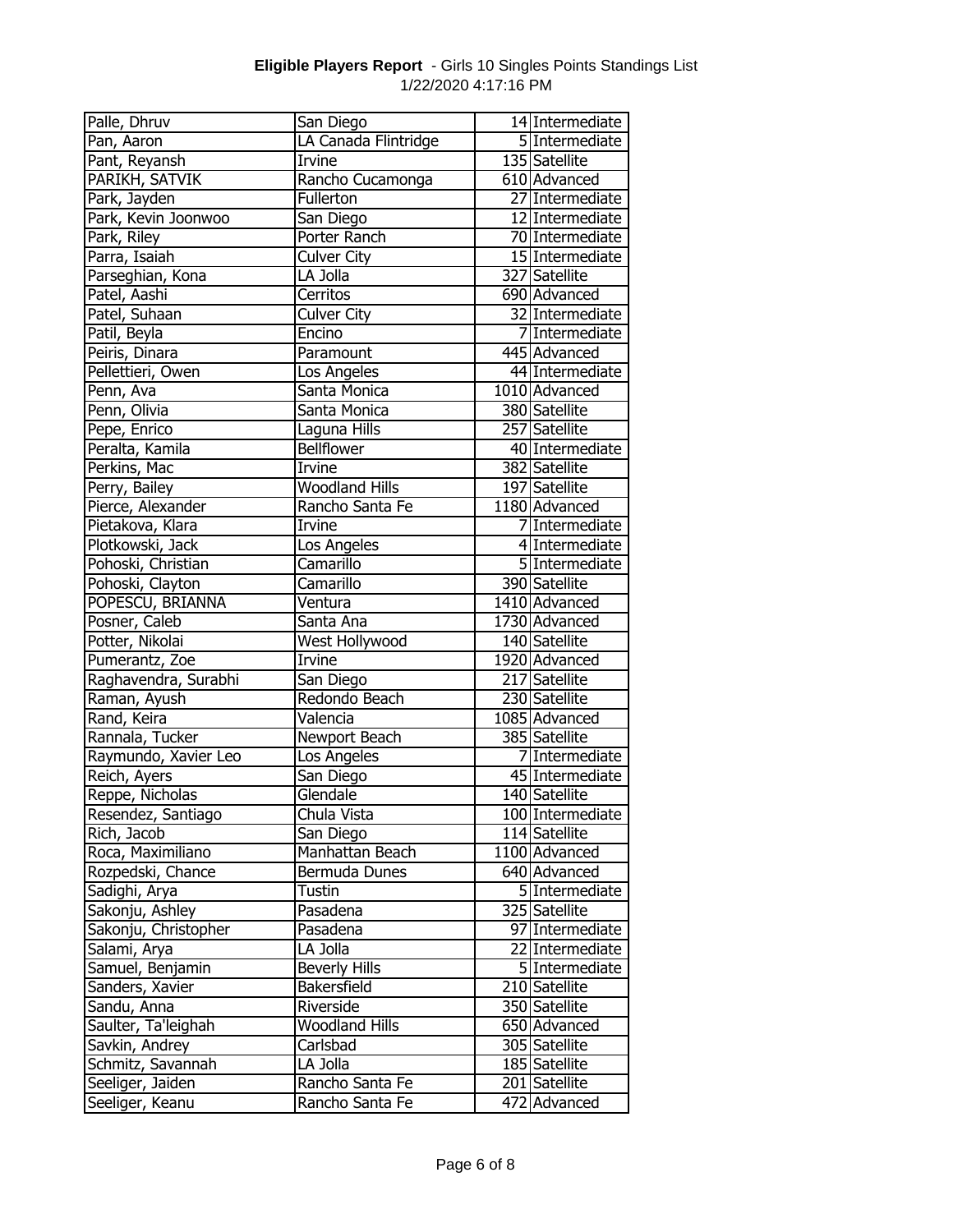| Seeliger, Milaan       | Rancho Santa Fe       | 7 Intermediate   |
|------------------------|-----------------------|------------------|
| Segal, Mason           | <b>Beverly Hills</b>  | 27 Intermediate  |
| Seversen, Julia        | Coto De Caza          | $1200$ Advanced  |
| Shah, Arham            | LA Habra              | 15 Intermediate  |
| Shankar, Sanvi         | Cerritos              | 350 Satellite    |
| Sharma, Adrian         | Porter Ranch          | 1040 Advanced    |
| sharma, thea           | San Diego             | 14 Intermediate  |
| Sharoyan, Armina       | North Hollywood       | 15 Intermediate  |
| Shen, Trudy            | Irvine                | 502 Advanced     |
| Shivaram, Annika       | Claremont             | 35 Intermediate  |
| Shulga, Maxim          | Long Beach            | 77 Intermediate  |
| Silveyra, Edward       | Chino Hills           | 47 Intermediate  |
| Simic, Mila            | San Diego             | 105 Satellite    |
| Singla, Roen           | Pasadena              | 7 Intermediate   |
| Sivaprakash, Abhijith  | Irvine                | 75 Intermediate  |
| Smith, Kiana           | Carlsbad              | 90 Intermediate  |
| Snissarenko, Alexander | Palmdale              | 85 Intermediate  |
| Snowden, Presley       | Westlake Village      | 19 Intermediate  |
| Solorzano, Myla        | Westlake Village      | 332 Satellite    |
| Somaratne, Kaiden      | Irvine                | 1175 Advanced    |
| Sorokin, Timofey       | Irvine                | 5 Intermediate   |
| Sorokina, Taisiya      | Irvine                | 595 Advanced     |
| Spearman, Brendan      | Irvine                | 20 Intermediate  |
| Spiecker, True         | Valencia              | 107 Satellite    |
| Spurling, Kiran        | Los Angeles           | 1970 Advanced    |
| Srioudom, JB           | San Diego             | 34 Intermediate  |
| Studer, Christian      | Los Angeles           | 200 Satellite    |
| Suh, Sophie            | Redondo Beach         | 4250 Advanced    |
| Sunkara, Taniya        | torrance              | 845 Advanced     |
| Sutton, Maxx           | Laguna Niguel         | 232 Satellite    |
| Sweeney, Ian           | LA Jolla              | 175 Satellite    |
| Tadevosyan, Mila       | Glendale              | 45 Intermediate  |
| Tan, Victoria          | Diamond Bar           | 42 Intermediate  |
| Teter, Luke            | Long Beach            | 44 Intermediate  |
| Thiele, Liam           | San Diego             | 30 Intermediate  |
| Timakova, Alisa        | <b>Valley Village</b> | 70 Intermediate  |
| Toma, Aiden            | El Cajon              | 177 Satellite    |
| Torosyan, Nairi        | Glendale              | 7 Intermediate   |
| Tran, Mason            | Arcadia               | 165 Satellite    |
| Tsan, Evan             | Los Angeles           | 5 Intermediate   |
| Tseng, Fiona           | <b>Beverly Hills</b>  | 1410 Advanced    |
| Valencia, Ryan         | Chula Vista           | 242 Satellite    |
| Van Goor, Noah         | San Diego             | 505 Advanced     |
| Vance, Charlie         | Los Angeles           | 205 Satellite    |
| VASILE, ALEXIA         | Canoga Park           | 1585 Advanced    |
| Vassilev, Riley        | Calabasas             | 7 Intermediate   |
| Venidis, Philip        | Irvine                | 690 Advanced     |
| Vishnu, Durga          | San Diego             | 185 Satellite    |
| Vishnu, Nadaraj        | San Diego             | 92 Intermediate  |
| Vo, Austin             | Fontana               | 25 Intermediate  |
| Vorobiof, Judah        | Calabasas             | 100 Intermediate |
| Vosloo, Mark           | Rancho Cucamonga      | 20 Intermediate  |